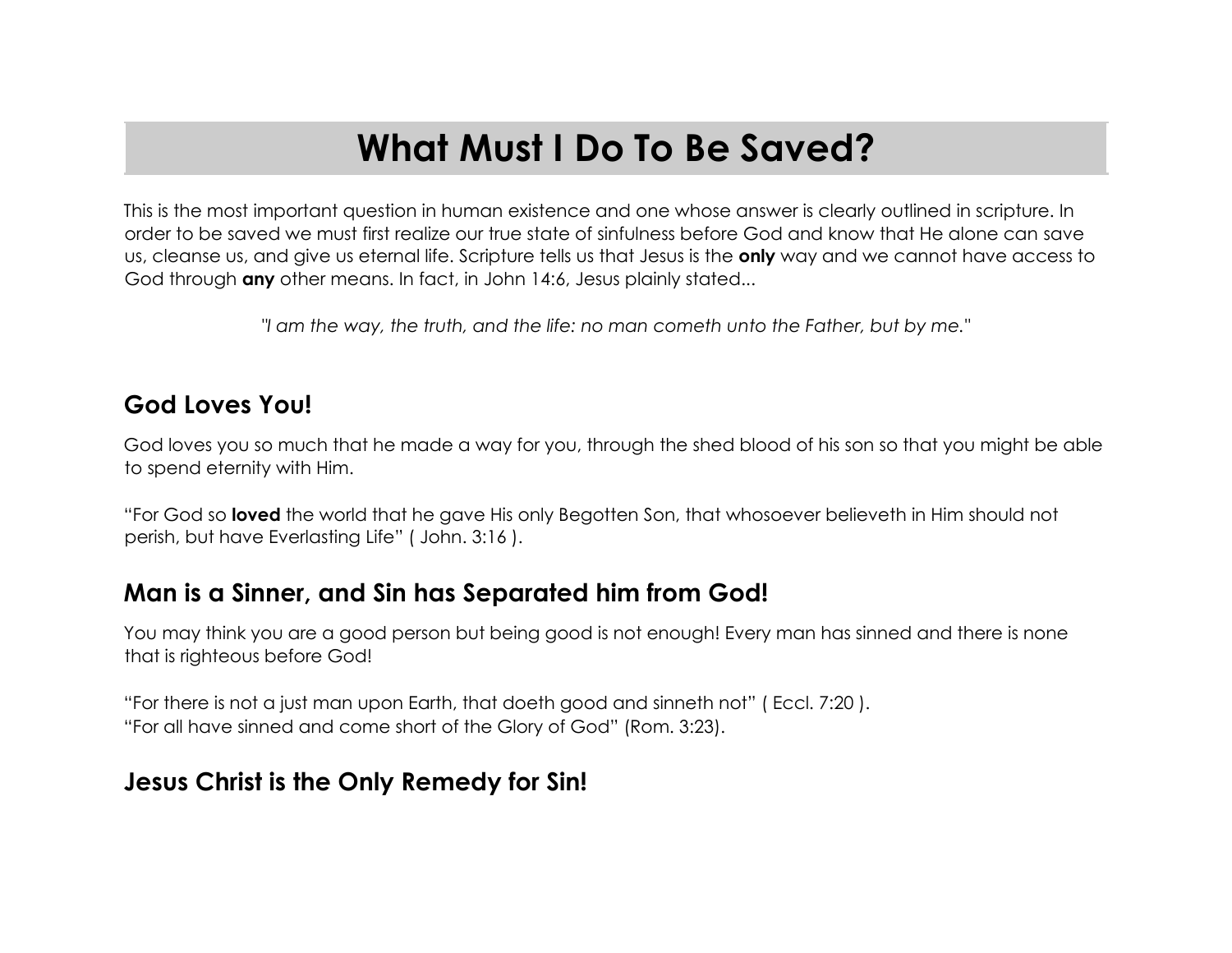Jesus Christ is the only remedy for sin. We cannot be good enough to get into heaven, nor can our good works get us there.

There was no other way for God to erase the effect of sin except by blood. The shedding of Christ's blood indicated that the penalty for sin had been paid; a perfect sinless life had been sacrificed for the lives of all who have sinned.

". . .Without the shedding of blood, there is no forgiveness of sins" ( Hebrews 9:22 ) "For Christ also hath once suffered for sins, the just for the unjust, that He might bring us to God..." ( I Pet. 3:18 ). "Neither is there Salvation in any other: for there is none other name under Heaven given among men, whereby we must be saved" ( Acts 4:12 ).

#### **You Must Receive Jesus Christ as Your Lord and Savior**

To be saved, a man must confess that Jesus is Lord, while acknowledging in his heart that Christ must have full rule over his life. This confession of Christ as Lord assumes that it is Christ who will work and fulfill His own righteousness within man, as man is unable to attain righteousness of his own accord.

Jesus calls this experience the "**new birth**." He told Nicodemus: *". . .* Except a man be born again, he cannot see the Kingdom of God" ( John. 3:3 ).

We invite you now to receive the Lord Jesus Christ as your personal Saviour. "But as many as received Him, to them gave He power to become the sons of God, even to them that believe on His Name" ( John. 1:12 ).

## **Pray this Prayer and Mean it with all Your Heart**

Father in Heaven, Lord, be merciful to me the sinner, and save me for Jesus' sake. In Christ's name I pray. Amen.